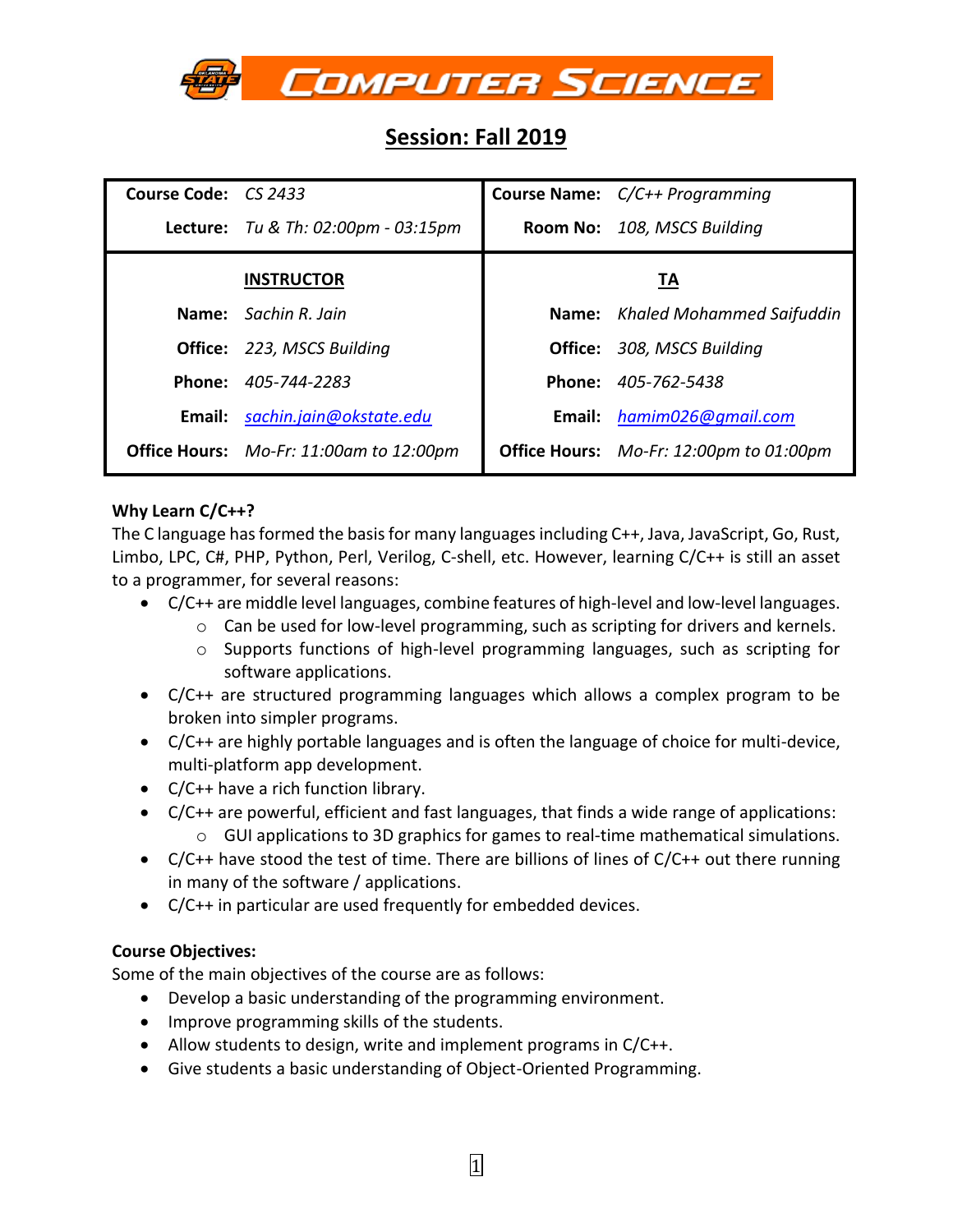

## **Course Outcomes:**

By the end of the course, the students will be able to:

- Write good C/C++ code.
- Use good programming style for writing code in C/C++.
- Design C/C++ programming solutions to problems.
- Acquire basic understanding of algorithms.

#### **Assignments:**

| Zybooks Activities             | 300 pts   |
|--------------------------------|-----------|
| <b>Programming Assignments</b> | 300 pts   |
| Mid-term                       | 200 pts   |
| Final Exam                     | $200$ pts |

Programming assignments are one of the important components of your final grade for this course. The reason is simple: you learn a programming language best by using it. These assignments should be accomplished using the zylabs or the departmental csx server.

#### **Exams:**

There will be two midterm exams during the semester at the normal lecture time. There will also be a final exam during finals week; All of these exams will be held in the lecture hall.

#### **Evaluation:**

The grade will depend solely on the effort in earning the required points, with grades assigned on the following scale.

## **Student Expectations:**

To do well in the class, students are expected to

- Keep up with the zyBooks material, including the programming tasks on that site.
- Read or view the instructional material posted to Canvas frequently.
- Ask for help if any of the material covered in class is not clear.
- Complete the programming assignments and submit them before their deadlines.
- Regularly check e-mails and course website for announcements.

## **Academic Workload Policy**:

Students should expect this class to be more challenging and take a lot of effort. The typical rule of thumb is that you should expect to spend 2-3 hours outside of class for every hour in class. This means that in addition to attending class, you should plan to spend 6-9 hours per week on average reading, doing homework and other assignments, writing programs, etc.

## **E-mail Policy**:

E-mail is the preferred communication medium. Use *"CS 2433"* as the start of the subject/title for all e-mail communications.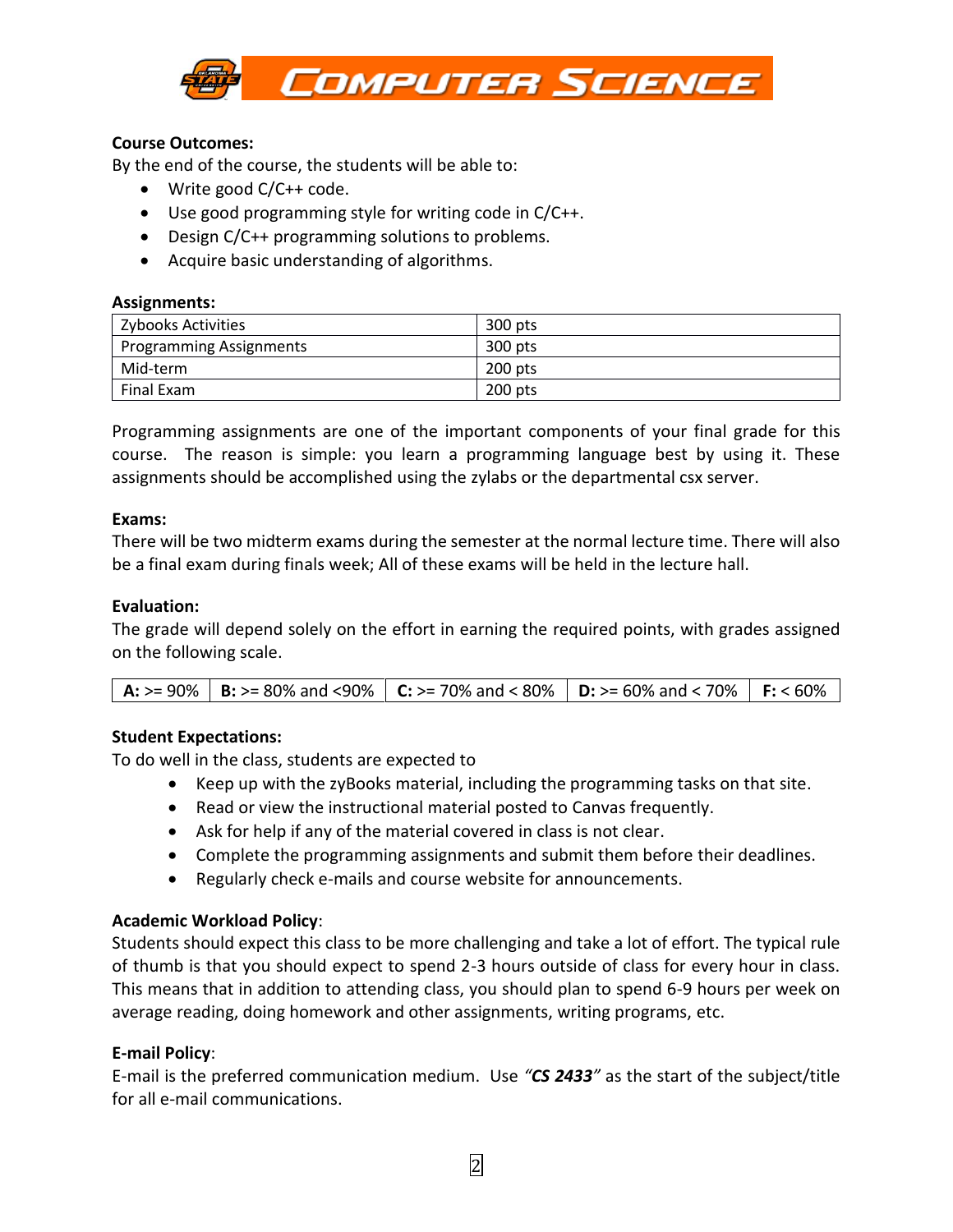

#### **Penalties for late work**:

10% penalty of available points per day late. However, you cannot receive negative points for an assignment. No make-up exams will be scheduled except in extreme cases. If you are going to miss an exam or assignment, contact the instructor in advance. Exceptions can be made if a serious family or personal emergency arises.

#### **Grade questions**:

If you have any questions regarding the grading of your programming assignments or exams, you must contact the instructor within **ONE week** after the date the deliverable was graded and posted on the course website.

#### **Incomplete**:

An Incomplete will not be given, except if a serious family or personal emergency arises. A written excuse with a legitimately verifiable reason must be provided in order to receive an Incomplete.

## **Academic Dishonesty**:

Scholastic conduct must be acceptable, that is, students are expected to do their own work. Discussion of homework assignments is encouraged, but students must work independently on their program submissions. Sharing of code is strictly forbidden. Violations of academic integrity rules will result in significant punishments, up to and including a final course grade of an F! (Fshriek, indicating an academic integrity violation on your permanent transcript).

#### **Textbook:**

In this particular course an online textbook and assignment system, called zybooks will be used. Most of the assignments and programs will be covered through zybooks and zylabs, so it is must to subscribe on zybooks. Following steps is to be followed for completing the registration:

- 1. Sign in or create an account at learn.zybooks.com
- 2. Enter zybook code: OKSTATECS2433JainFall2019
- 3. Subscribe:
	- a. Subscription cost is \$77.
	- b. Students may begin subscribing on Aug 05, 2019.
	- c. The cutoff to subscribe is Dec 04, 2019.
	- d. Subscriptions will last until Jan 03, 2020.

## **Additional Reading (Optional):**

- *The C Programming Language, Second Edition, by Kernigan and Ritchie.*
- *C Primer Plus, Sixth Edition, Stephen Prata.*
- *Programming: Principles and Practice Using C++, Second Edition, by Bjarne Stroustrup.*
- *Absolute C++, Sixth Edition, by Walter Savitch.*
- *Professional C++, Fourth Edition, by Marc Gregoire.*
- *Practical C++ Programming, Second Edition, by Steve Oualline.*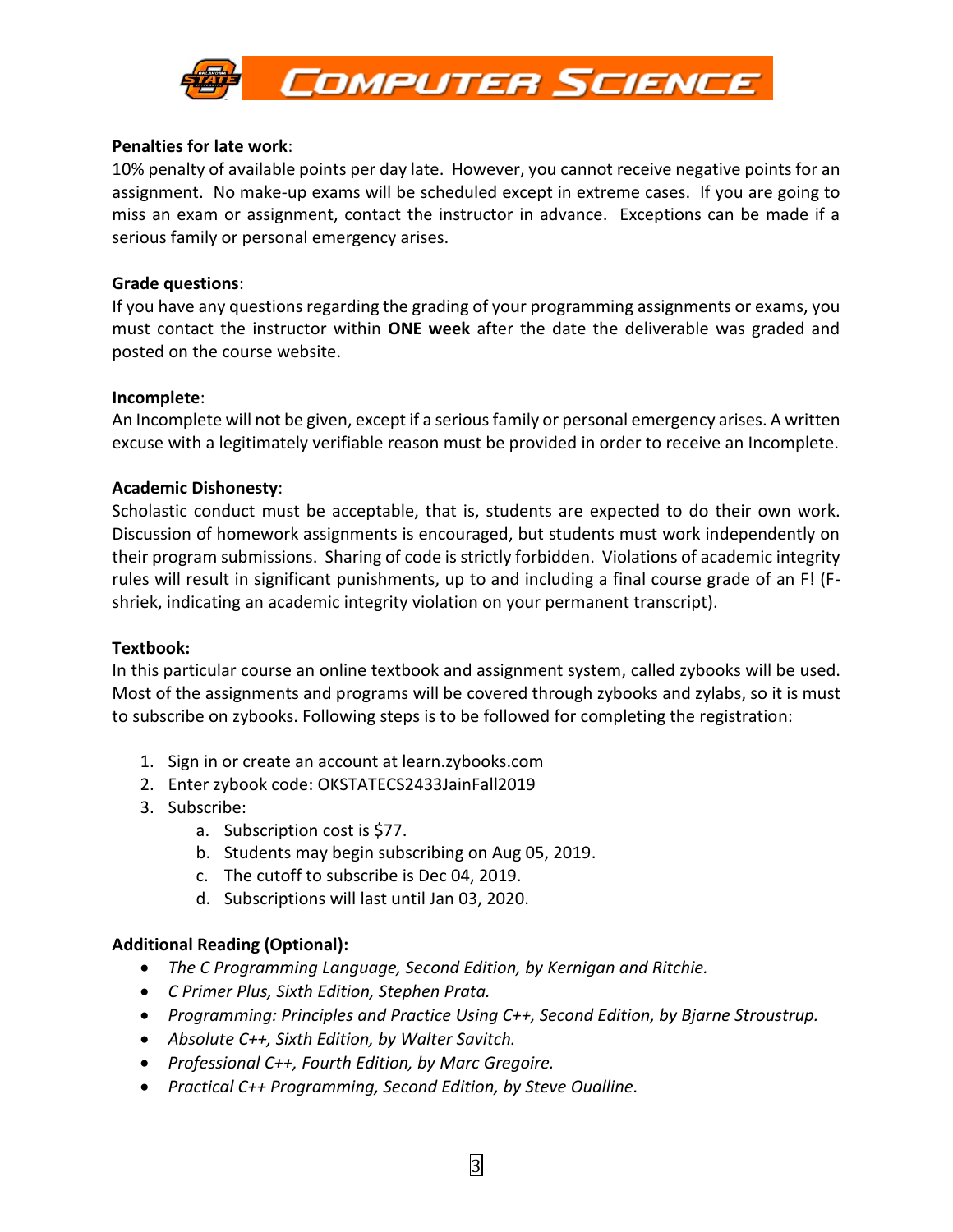

## **Additional Online Resources:**

- [http://www.cplusplus.com](http://www.cplusplus.com/) ,<http://www.cplusplus.com/reference/>
- Bjarne Stroustrup's page on C++: [http://www.stroustrup.com/C++.](http://www.stroustrup.com/C++)html.
- Tutorial topics in C++: [http://www.learncpp.com.](http://www.learncpp.com/)html.
- Video tutorials: [https://www.youtube.com/playlist?list=PLAE85DE8440AA6B83.](https://www.youtube.com/playlist?list=PLAE85DE8440AA6B83)
- Notes on Object-oriented design: https://en.wikipedia.org/wiki/Object-oriented design.

## **Course Website:**

OSU has switched to Canvas for all online material in all courses. Canvas is accessible via [https://my.okstate.edu,](https://my.okstate.edu/) [https://canvas.okstate.edu.](https://canvas.okstate.edu/) Once you are logged into the site, go to the Applications area and look for a link to Canvas. All course materials except the online textbook and its related material plus the department's csx server, will be available on the course Canvas pages for this course.

# **Useful Software:**

- **Bloodshed Dev-C++ IDE [\(http://www.bloodshed.net/devcpp.html\)](http://www.bloodshed.net/devcpp.html)**. **(Recommended)**
- jEdit [\(http://jedit.org/index.php?page=download\)](http://jedit.org/index.php?page=download), a powerful text.
- Code Blocks [\(http://www.codeblocks.org/\)](http://www.codeblocks.org/) a lightweight IDE.
- The atom editor [\(https://atom.io\)](https://atom.io/) a good free code editor.
- Notepad++ [\(http://notepad-plus-plus.org\)](http://notepad-plus-plus.org/) a lightweight text editor for Windows.